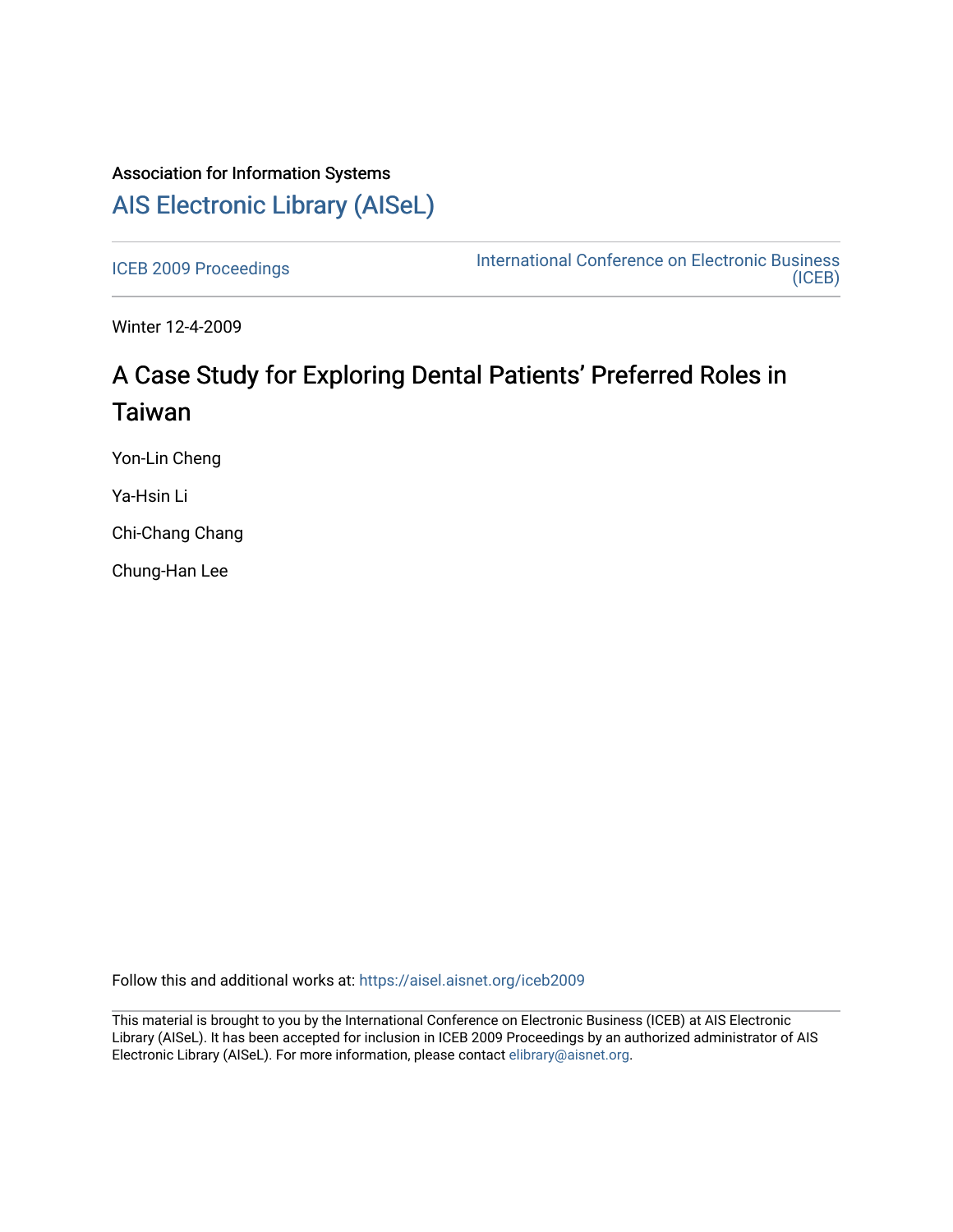## **A CASE STUDY FOR EXPLORING DENTAL PATIENTS' PREFERRED ROLES IN TAIWAN**

Yon-Lin Cheng<sup>1</sup>, Ya-Hsin Li<sup>2</sup>, Chi-Chang Chang<sup>1,\*</sup>, Chung-Han Lee<sup>1</sup> <sup>1</sup>School of Applied Information Sciences, Chung Shan Medical University, Taichung, Taiwan

 $2$ School of Health Policy and Management, Chung Shan Medical University, Taichung,

## Taiwan

## threec@csmu.edu.tw

#### **Abstract**

The purpose of this study was to explore the dental patients' preferred roles in Taiwan. A convenience sample of 66 patients, 26 recruited from one dental clinic, and 40 from one medical center, were interviewed and their preferences for participation in treatment decision making were established using a measurement tool designed to elicit decision-making preferences. Patients' preferences for participation in treatment decision making were established using Control Preference Scale (CPS) tool. In addition, Unfolding theory provided a means of analyzing the data so that the degree of control preferred by each patient could be established. This study found that nearly 70% clinic patients perceived passive role in treatment decision making whereas 50% patients in medical centre. Further, the collaborative role was most commonly preferred, but an active role was more commonly perceived in clinics than in medical centre. Finally, the implications of the results for patient participation are discussed.

**Keywords:** Control Preference Scale (CPS),

Treatment decision making, Patients' preferences

#### **BACKGROUND**

Prior to the 1980s, the most prevalent approach to treatment decision-making in the world was paternalistic with physicians assuming the dominant role. [1, 2] In recent years, providers of health care have moved away from a paternalistic approach to one that actively encourages patient autonomy and participation in treatment decision making. [3] A number of previous studies have suggested that patients have some opportunities to participate in medical decision making in these years. [4-9] In other word, owing to the steady development of the health services industry, the development of health system in Taiwan is facing the important timing of a transformation from the physician dominant to the patient-centered and the patient-involvement. However, a number of previous studies have suggested that the Taiwan have few opportunities to participate in medical decision-making, as a result both of entrenched physician paternalism and national characteristics of dependency and passivity. Even some elements of the physician-patient relationship, notably satisfaction, have been explored. This work is now dated. Therefore, this study is to evaluate Taiwanese patients' preference for participating in medical decision making. The study will compare dental patients' decision making role between clinic and medical centre and explore what differences of patients' preferred and perceived dental treatment decision making roles in both organizations.

## **RESEARCH DESIGN AND METHODS**

#### **Aims of the study**

The aims of this study were:

- ‧ The first one is to evaluate Taiwanese patients' preference for participating in medical decision making.
- The second is to compare dental patients' decision making role between clinic and medical center and explore what differences of patients' preferred and perceived dental treatment decision making roles, respectively.

#### **Data collection**

Prior to the interview, all patients were asked to provide written consent before being involved in the study and each patient was given an information sheet outlining the purpose of the study and assured of the confidentiality of their responses. The introductory section of the questionnaire covered socio-demographic information, including age, sex, marital status, employment status, and education distribution.

A convenience sample of 66 patients was recruited to the study from Chung Shan Medical University Hospital (40), and Yuan-zoe dental clinic (26) who over a 2-month period in 2009. No individuals declined to take part in the study and no individuals were excluded. The overall proportions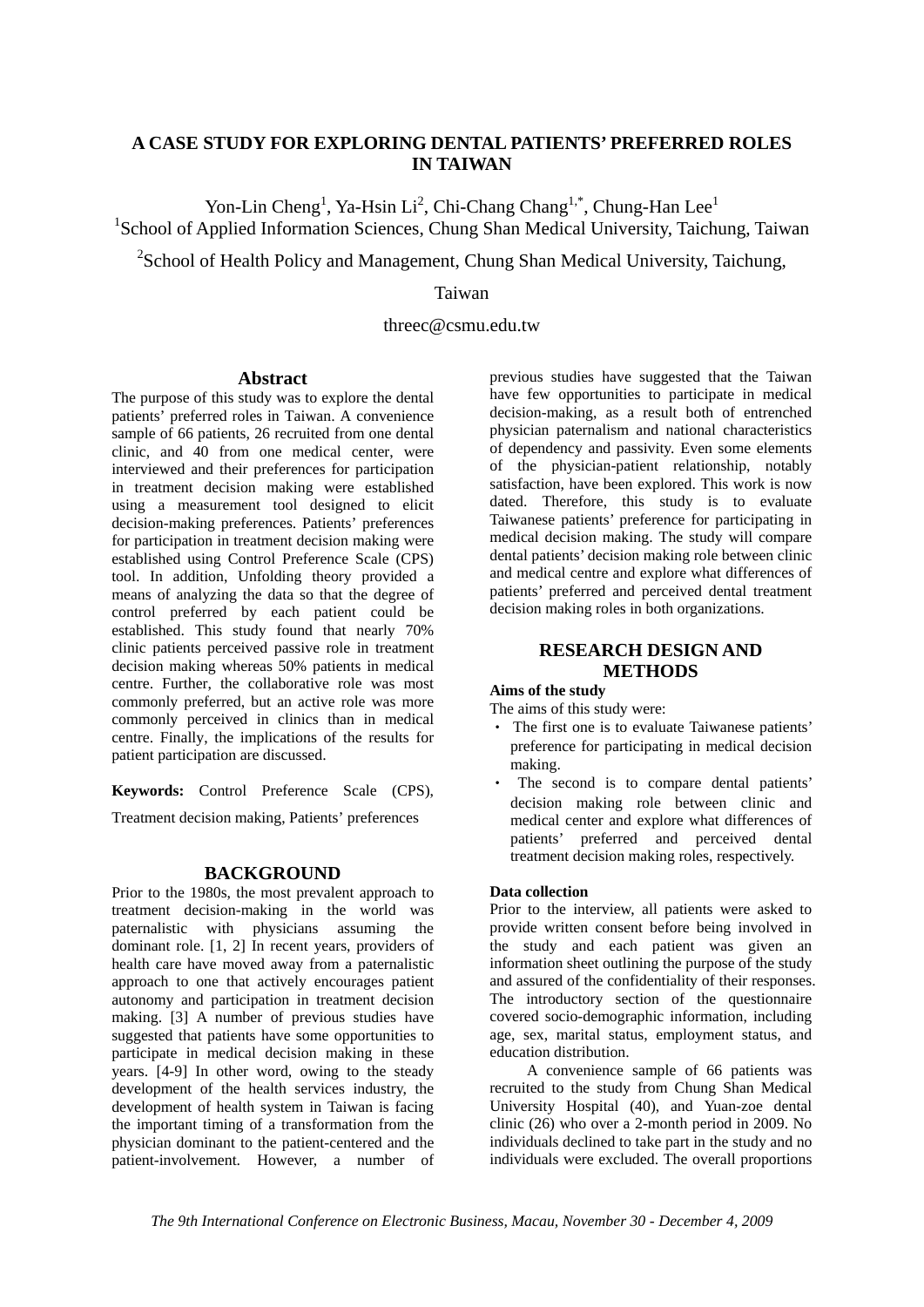of respondents were a broad age range and the gender distribution was fairly even.

#### **Study design and method**

Patients' preferences for participation in treatment decision making were established using Control Preference Scale (CPS) tool, a set of sort cards outlining five decisional roles (active, semi-active, collaborative, semi-passive, passive)(see figure 1). [10] The CPS cards were shuffled at the outset and presented in a random order by face-to-face interview. Patient were present with the cards in subsets of two and were asked to state a preference between the two cards, depending on which role they ideally would like to play in treatment decision making. Once the role preference hierarchy had been obtained, the patients were asked to pick one card (see fig 2) and give a rationale for their perceived role after the physician treatment. Rationale for choice of preferred role was recorded verbatim. Frequency description and unfolding theory were conducted to provide a means of analyzing the data so that the degree of control preferred by each patient was established. In addition, Unfolding theory provided a means of analyzing the data so that the degree of control preferred by each patient could be established. [9, 11]

Figure1 Contents of five sort cards used to explore expected role

| Active role options       | Collaborative role option | Passive role options  |
|---------------------------|---------------------------|-----------------------|
| Card A                    | Card C                    | Card D                |
| I prefer to make the      | I prefer that my          | I prefer that my      |
| final selection about     | doctor and I              | doctor makes the      |
| which treatment I will    | share responsibility      | final decision        |
| receive.                  | for deciding which        | about which           |
|                           | treatment is best         | treatment will be     |
| Card B                    | for me.                   | used, but seriously   |
| I prefer to make the      |                           | considers my          |
| final selection of my     |                           | opinion.              |
| treatment after seriously |                           |                       |
| considering my doctor's   |                           | Card E                |
| opinion.                  |                           | I prefer to leave all |
|                           |                           | decisions regarding   |
|                           |                           | my treatment to       |
|                           |                           | my doctor.            |

\* adapted for present study by replacing 'doctor' with 'dentist'

*Source: Chapple et al., 2003 [10]* 

Figure2 Contents of five sort cards used to explore perceived role

| Active role options                                                              | Collaborative role option                                                                            | Passive role options                                                                                    |  |
|----------------------------------------------------------------------------------|------------------------------------------------------------------------------------------------------|---------------------------------------------------------------------------------------------------------|--|
| Card A<br>I make the final selection<br>about which treatment I<br>will receive. | Card C<br>My doctor and I share<br>responsibility for<br>deciding which<br>treatment is best for me. | Card D<br>My doctor makes the<br>final decision about<br>which treatment will<br>be used, but seriously |  |
| Card B<br>I make the final selection                                             |                                                                                                      | considers my opinion.                                                                                   |  |
| of my treatment after<br>seriously considering my<br>doctor's opinion.           |                                                                                                      | Card E<br>I leave all decisions<br>regarding my<br>treatment to my<br>doctor.                           |  |

\* adapted for present study by replacing 'doctor' with 'dentist'

*Source: Chapple et al., 2003 [10]* 

## **DATA ANALYSIS**

Among all of the patients, the ratios of preferences for patient participation in treatment decision making have show in figure 3. Both of the clinic and hospital have 0% of patients chose A as the most preferred role. Patients of the clinic prefer C as the collaborative role and patients of the hospital prefer D as the semi-passive role.

Figure3 Distribution of most preferred roles in treatment decision making



In the hospital, more respondents selected the passive role (card D, approximate 40%) as most preferred than any other role. Respondents who chose B trust in the dentist ordinary, have fully of knowledge about the subject, feel lack of time for discussion and common of the consumerist stance. The patients who chose C are lack of trust in the dentist, have lack of knowledge about the subject, feel ordinary of time for discussion and common of the consumerist stance. The patients who chose D are fully of trust in the dentist, have ordinary of knowledge about the subject, feel ordinary of time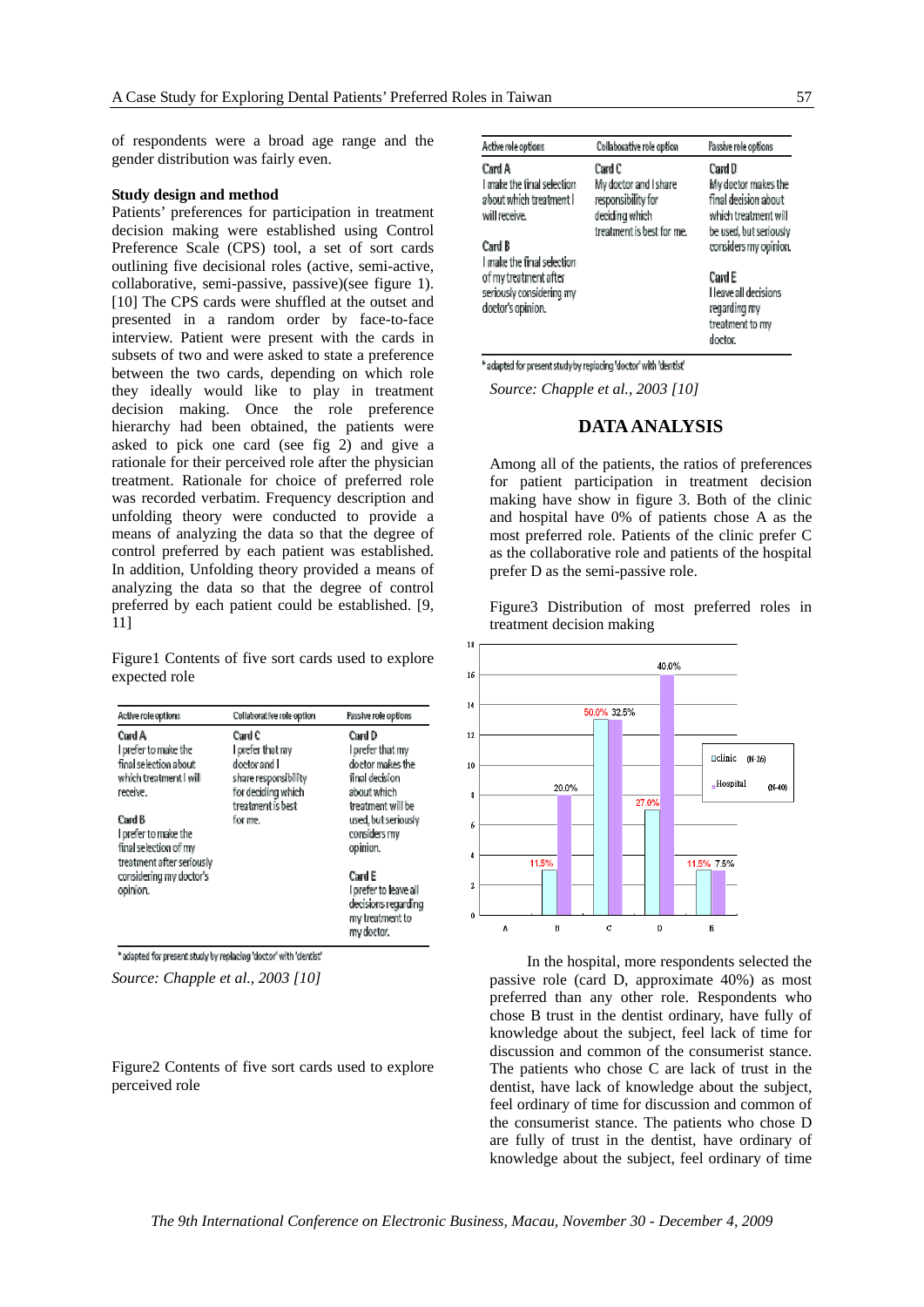for discussion and common of the consumerist stance. In the clinic, more respondents selected the collaborative role (card C, approximate 50%) as most preferred than any other role. Patients who chose C are fully of trust in the dentist, have ordinary of knowledge about the subject, feel fully of time for discussion and satisfied of the consumerist stance. The patients who chose D are fully of trust in the dentist, have vague of differences about knowledge of the subject, feel fully of time for discussion and satisfied of the consumerist stance. There is no one selected Card A, the fully active role, as their most preferred. In the clinic, most preferred roles were collaborative role (50.0%), whereas at the hospital site the active role type (20.0%) was less commonly preferred than the collaborative (32.5%) or passive types (47.5%).

Figure 4 have shows the distribution of least preferred roles in the sample. Both of A and E are least preferred of the patients ether in clinic or hospital. There are 76.9% patients of the clinic and 50% of the hospital least prefer A. The patients of clinic dislike active role and almost a half of patients in hospital dislike passive role.

Figure4 Distribution of least preferred roles in treatment decision making



Table 1 shows the preference orders for the total sample. There was a range of preference orders, from the most active (ABCDE) to the most passive (EDCBA), but in our research didn't have the ABCDE preference order. In the clinic sample, the most common preference order was CDEBA, a 'collaborative-passive' preference order. By contrast, the Hospital sample, the most common preference order was CBDAE, a 'collaborative-active' preference order.

This result didn't have the preference order (ABCDE), also didn't show that all 11 transitive orders present and mirror image orders. However both of the two sites passed the standard of 50%+1. By the way, clinic is over 73.0% to fit in with 50%+1.

Table 1 Decisional role preference orders for the sample

| Preference order   |       | Number of patient |          |                |         |
|--------------------|-------|-------------------|----------|----------------|---------|
|                    |       | Clinic            |          | Hospital       |         |
|                    |       | $(N=26)$          |          | $(N=40)$       |         |
| ABCDE*             |       | Û                 |          | Û              |         |
| BACDE <sup>*</sup> |       | Û                 |          | Û              |         |
| BCADE*             | 11.5% | 1                 | $20.0\%$ | 3              | Active  |
| BCDAE <sup>*</sup> |       | Û                 |          | 4              |         |
| <b>BCDEA</b>       |       | $\overline{c}$    |          | 0              |         |
| <b>BDCAE</b>       |       | 0                 |          | ı              |         |
| CBDAE <sup>*</sup> |       | 3                 |          | 7              |         |
| CBDEA              |       | 0                 |          | $\mathbf{I}$   |         |
| <b>CBEDA</b>       |       | 0                 |          | $\mathbf{I}$   |         |
| CDBAE*             | 46.1% | 0                 | 32.5%    | ı              | Share   |
| CDBEA*             |       | 3                 |          | ı              |         |
| CDEBA*             |       | 5                 |          | $\mathbf{I}$   |         |
| <b>CEBDA</b>       |       | 0                 |          | ı              |         |
| <b>CEDBA</b>       |       | ı                 |          | Û              |         |
| <b>DBCAE</b>       |       | 0                 |          | ı              |         |
| <b>DBCEA</b>       |       | 1                 |          | $\overline{c}$ |         |
| <b>DCBAE</b>       |       | ı                 |          | $\overline{c}$ |         |
| <b>DCBEA</b>       |       | 3                 |          | 5              |         |
| DCEBA*             |       | ı                 |          | $\overline{c}$ |         |
| <b>DEBCA</b>       |       | 0                 |          | $\bf{l}$       |         |
| DECBA <sup>*</sup> | 38.4% | 1                 | 47.5%    | 3              | Passive |
| EADCB              |       | 0                 |          | $\bf{l}$       |         |
| <b>ECBDA</b>       |       | ı                 |          | l              |         |
| <b>ECDBA</b>       |       | ı                 |          | ı              |         |
| <b>EDBCA</b>       |       | Û                 |          | Û              |         |
| <b>EDCBA*</b>      |       | ı                 |          | Û              |         |
| *=transitive order |       |                   |          |                |         |

| Table 2 Extent to which Coomb's goodness of fit |  |  |  |
|-------------------------------------------------|--|--|--|
| criteria were met                               |  |  |  |

|          | criteria were met |                |               |
|----------|-------------------|----------------|---------------|
| Patient  | All 11            | Mirror         | $50\% + 1$ of |
| group    | transitiv         | image orders   | preference    |
|          | e orders          | (ABCDE/        | present       |
|          | present           | EDCBA)         | orders are    |
|          |                   |                | transitive    |
| Total    |                   |                | <b>Yes</b>    |
|          | N <sub>0</sub>    | N <sub>0</sub> | (41/66,       |
| sample   |                   |                | $62.1\%$      |
|          |                   |                | Yes           |
| Clinic   | No                | N <sub>0</sub> | (19/26,       |
|          |                   |                | 73.0%)        |
|          |                   |                | Yes           |
| Hospital | No                | No             | (22/40,       |
|          |                   |                | 55.5%)        |

Notice: No ABCDE transitive order

Table 2 shows the preference orders for the total sample. According to Coomb's goodness of fit criteria, [9] there is none of the eleven 'transitive' orders completely emerged, also none of the contrast orders as 'ABCDE/EDCBA'. The sample of the study is fit to the 50%+1 transitive orders. Comparing the sample of clinic and hospital, the clinic has 73% fit to 50%+1 transitive orders and the hospital has 55.5% which is a bit over the standard.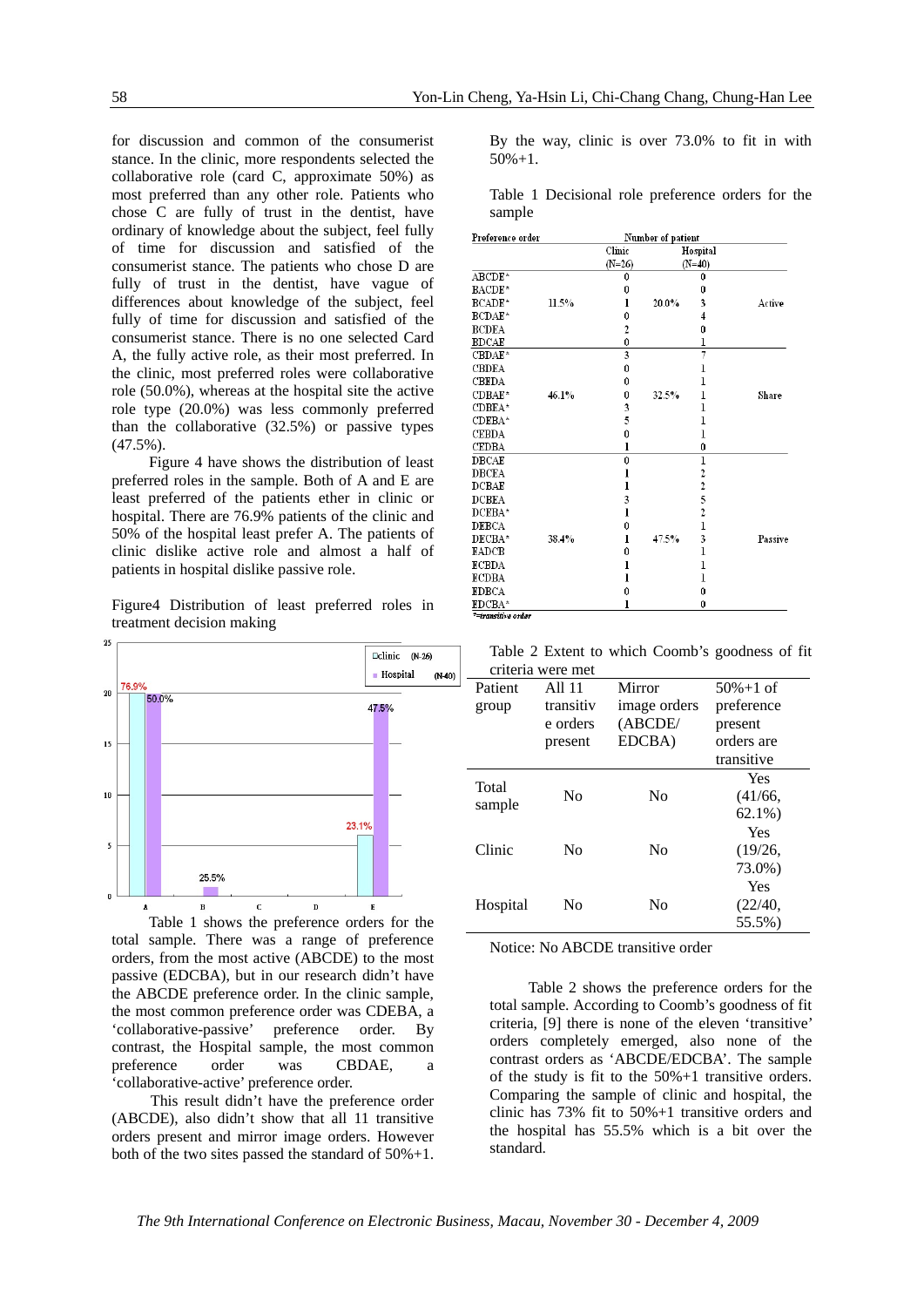#### **DISCUSSIONS**

Content analysis of the verbatim data regarding patients' rationales for their role preference revealed the following:

Four-six of the 66 patients interviewed mentioned lack of knowledge of the subject as influencing their ability to participate in treatment decisions, and several comments were: "I don't know the science behind medicine, so I'll leave the decision to someone who does", "I am paying to see the expert/professional, therefore should consider his/her opinion".

Besides, trust was specifically referred to by ninety of the 66 patients' comments were: "the doctor is a professional, therefore you should trust him/her", "if you can't trust the doctor, there's something wrong". Therefore, lack of knowledge about health care appeared to be closely linked with trust for these patients.

A further common theme amongst patients was lack of time for discussion. Forty of the 66 patients cited lack of time as a reason, and comments were: "there isn't enough time for the doctor to really consider my opinions", "the doctor just needs to get my treatment done as quickly as possible", "there's never enough time to sit and discuss everything". Typical comments relating to the consumerist stances issue were: 'The dentist is calculating compensation by the amounts of case, so there is lack of consumer rights.'

In the part of preferences for patient participation in treatment decision making, the most preferred role in medical center is semi-passive compare to collaborative role in dental clinics. The two extreme choices 'active' and 'passive' were overwhelmingly the least preferred at both sites. In the part of preference orders, for patients in medical center, the most common preference order was 'collaborative-active' preference order. By contrast, the most commonly preference orders in dental clinic was "collaborative-passive". In the part of perceived roles in treatment decision-making, nearly 70% clinic patients perceived passive role in treatment decision making whereas 50% patients in medical centre.

In summary, Taiwan patients have positive attitudes towards participation in relation to dental treatment decision making, provided they are fully informed of the nature of the disease, the treatment options, and benefits of the options. Physicians can increase patient satisfaction by accepting the role of helping their patients participate in decision-making and understanding their patients' wishes, and so cultivating a democratic relationship in which decisions can be made cooperatively. In this study, the collaborative role was most commonly preferred, but an active role was more commonly perceived in clinics than in medical centre. Less patients in Taiwan prefer active rather than collaborative role, and patients in medical centre prefer passive role. However, there was no clear evidence that Taiwan patients prefer more passive roles than do their counterparts in advanced countries. Finally, this finding suggests that a majority of Taiwan patients have positive attitudes towards participation in medical decision making if they are fully informed.

## **FURTHER RESEARCH AND SUGGESTIONS**

Two important questions will arises as researchers conduct further studies with this study. The first involves the nature of the relationship of perceived facilitation to measured facilitative behaviors objectively. Our ongoing research seeks to determine whether all facilitative behaviors are equally important in fostering positive patient outcomes, such as satisfaction and adherence. If they are not, interventions might focus particularly on increasing those behaviors that are most important to patients. The second major question involves the interaction between a healthcare provider's encouraging patient involvement and the patient's desire to be involved.

Another focus of our ongoing research is an examination of outcomes related to complementary versus contradictory ideas about the patient's role. For instance, interactions between patients who want to be involved and physicians or dentists who hinder the patient's involvement are apt to be the most problematic. These interactions are also promising areas for research because they influence both objective and subjective patient outcomes. Similarly, if a patient prefers to play passive role but has a physician or dentist who constantly encourages involvement, conflict and dissatisfaction are again the likely outcomes. Therefore, it may be that facilitation is most important when viewed in the context of the "match" between the physician's facilitation and the patient's desire for involvement.

#### **References**

- [1] Légaré F, Labrecque M, Leblanc A. et al. Does training family physicians in share d decision making promote optimal use o f antibiotics for acute respiratory infection s? Study protocol of a pilot clustered ran domized controlled trial. BMC Fam Pract 2007, 8:65.
- [2] Levinson W, Kao A, Kuby A, Thisted R A. Not all patients want to participate in